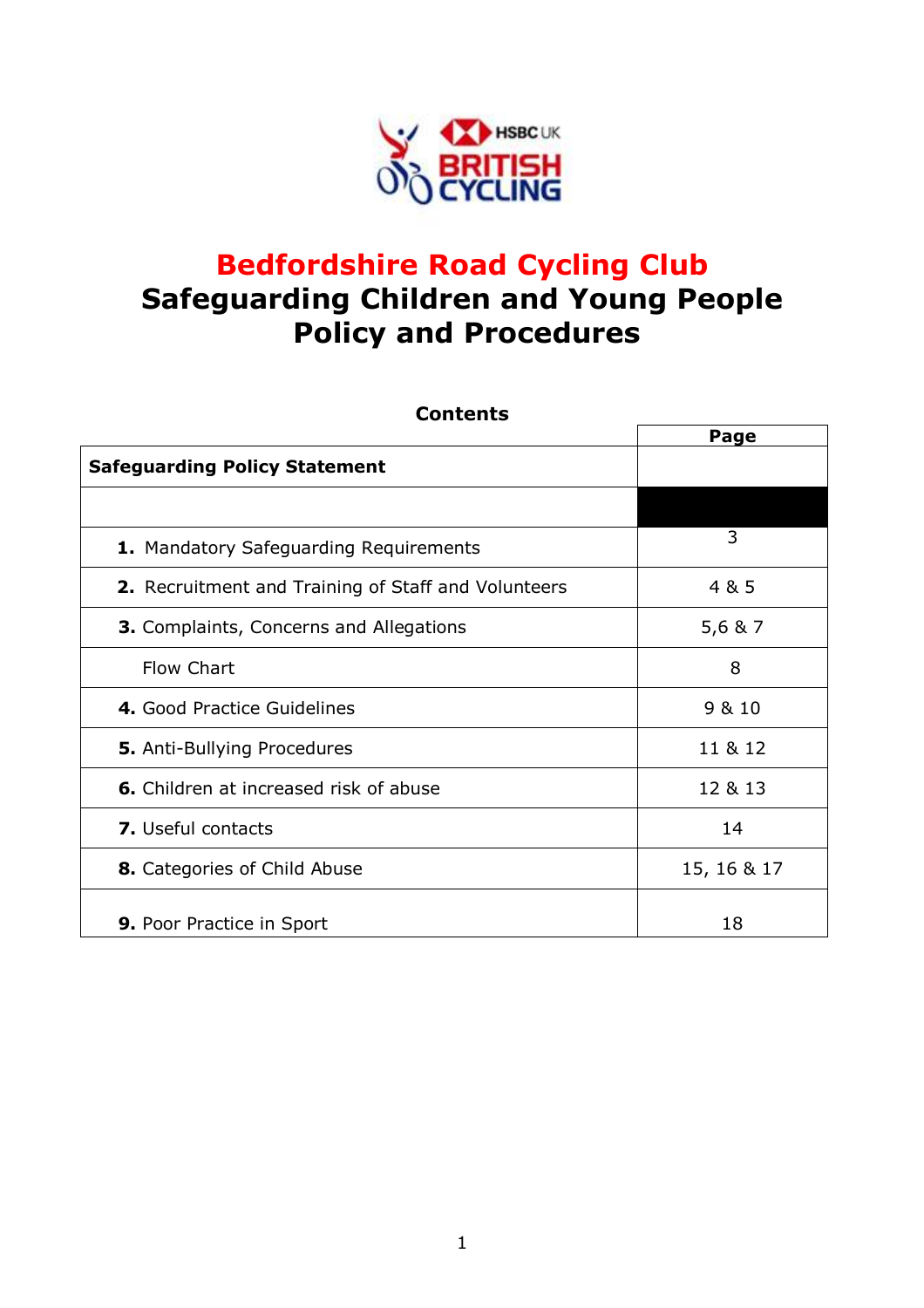# CLUB NAME AND LOGO

# **Safeguarding Children and Young People Policy**

#### **INTRODUCTION**

Bedfordshire Road Cycling Club is committed to ensuring that everyone participating in cycling does so in a safe and enjoyable environment.

Bedfordshire Road Cycling Club recognises the policies of the National Governing Body, as set in out in the "British Cycling Safeguarding Children and Young People Policy 2019".

This policy and supporting procedures set out a framework to fulfil our commitment to good practice and the protection of children in our care.

Children may be harmed in any environment and those having regular contact with young people have a key role putting their welfare first, adopting these practices that protect and support them.

#### **KEY PRINCIPLES**

• The welfare of children is paramount.

(A child is defined by law in England and Wales as a person under the age of 18 years.)

- All children, regardless of their Age, Race, Religion or Belief, Disability, Gender identity or Sexual Orientation, have the right to protection from abuse.
- All concerns and allegations of abuse and poor practice will be taken seriously and responded to swiftly and appropriately.
- We recognise the authority of the statutory agencies, Working Together under the Children Act 2004, and any legislation and statutory guidance which supersedes these.
- Everyone will work in partnership to promote the welfare, health and development of children.
- Bedfordshire Road Cycling Club owes a legal duty of care to children on our premises or engaged in our activities. That duty is to take reasonable care to ensure their reasonable safety and the duty is higher than it would be for adults.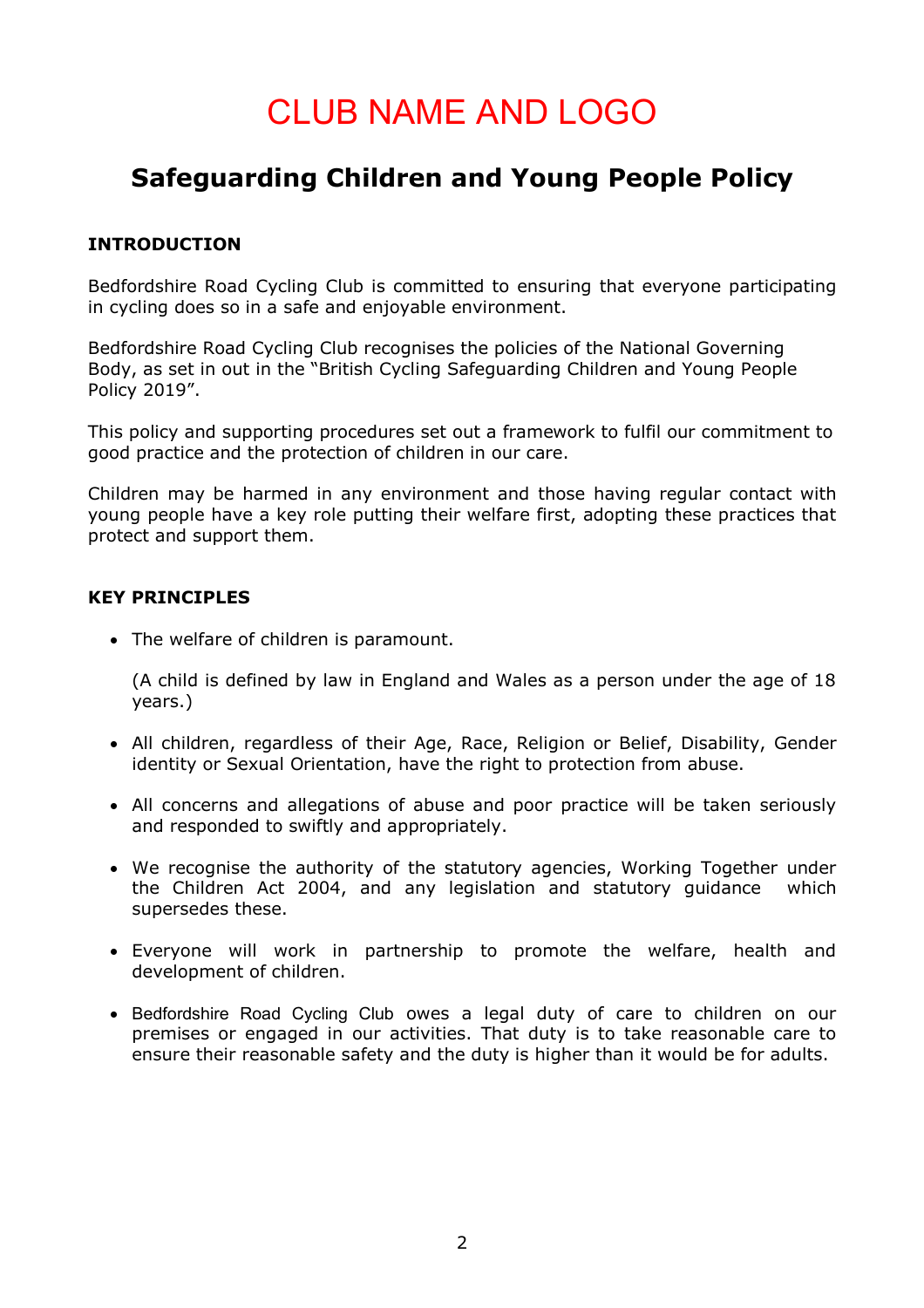#### **OBJECTIVES**

The overall aim of the policy is to ensure that everyone participating in the sport does so in a safe environment that supports children and young people to meet their potential.

Bedfordshire Road Cycling Club will work to promote the principles of safeguarding children by:

- Reviewing policy and procedures every three years or whenever there is a major change in legislation or a significant organisational change.
- Using appropriate recruitment procedures to assess the suitability of volunteers and staff working with children and young people in line with guidance from British Cycling.
- Following procedures to report welfare concerns and allegations about the behaviour of adults and ensuring that all staff, volunteers, officials, parents and participants, including children, are aware of these procedures.
- Directing staff, volunteers, coaches and officials to appropriate safeguarding training and learning opportunities, where this is appropriate to their role.
- Acknowledging the additional vulnerability of some groups of children (e.g. disabled, looked after children, those with communication differences). Ensuring that the environment is appropriate for the child and tailored to their needs.
- Reassuring parents and carers that all children and young people will receive the best care possible whilst participating in club activities.
- Ensuring that children and their parents/carers are informed and consulted and, where appropriate, fully involved in decisions that affect them.

#### **1. Mandatory Safeguarding Requirements for Clubs**

Bedfordshire Road Cycling Club will comply with the British Cycling Mandatory Safeguarding Requirements set out below.

- Adopt and implement the British Cycling Safeguarding Children and Young People Policy, ensuring that it is understood by all and procedures are put in to practice.
- Recruit, appoint, register and arrange for the training of a Club Welfare Officer (CWO), with a clear role description, who is the designated contact for Safeguarding issues.
- Ensure that your Club Welfare Officer holds a current Disclosure and Barring Service check (DBS) through British Cycling.
- Display and communicate the contact details for the Club Welfare Officer where possible.
- Ensure that all those working or volunteering with children in Regulated Activity hold a current Disclosure and Barring Service check (DBS) through British Cycling.
- Display and communicate the clubs own Safeguarding Policy Statement where possible.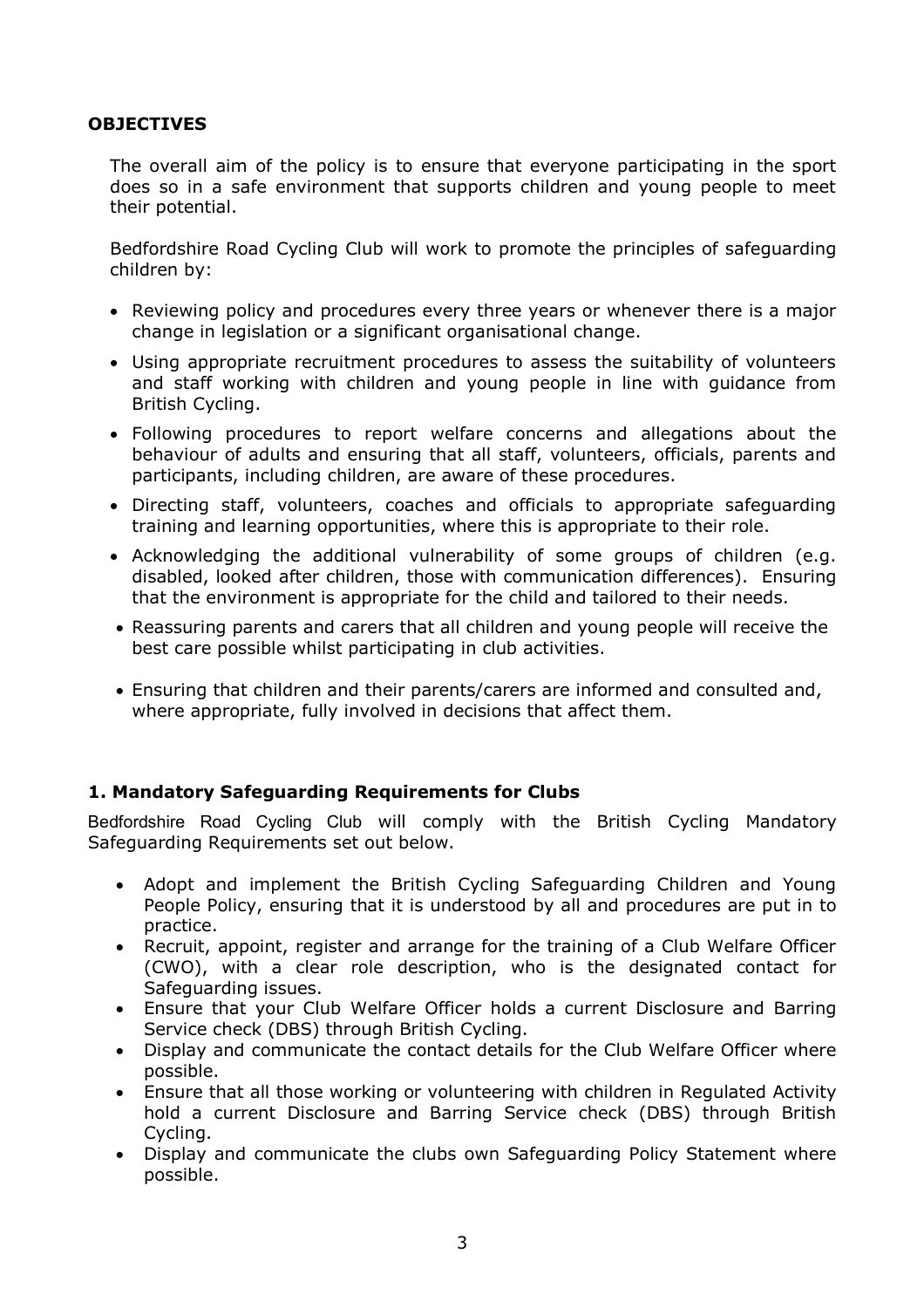Follow the British Cycling reporting procedures, referring all concerns and allegations to the British Cycling Lead Safeguarding Officer.

#### **2. Recruitment and Training of Staff and Volunteers**

#### **2.1 Recruitment**

Bedfordshire Road Cycling Club understand that getting the right volunteers in place is key to a well organised club providing a safe and supportive environment.

Each role which involves an element of responsibility with regard to children, particularly those involving the regular supervision of children, whether voluntary or paid, should be assessed to establish which qualifications, checks and other requirements are necessary. These will include the following:

- An application form
- A self-disclosure form
- A minimum of 2 reference checks (this may be from the applicant's last employer and/or from someone able to comment on the applicant's experience in working with children or young people. A friend or neighbour would not be considered a suitable referee)
- Details of previous volunteering experiences or relevant employment working with children
- A Disclosure & Barring Service (DBS) check (where eligible)

All volunteers and staff recruited with responsibility for and significant contact with children must agree to inform the club if they are subsequently investigated by any agency or organisation in relation to concerns about their behaviour towards children or young people.

Bedfordshire Road Cycling Club will report this to the British Cycling Safeguarding Lead Officer who will advise on the appropriate course of action.

Where such an individual has significant contact with or responsibility for children in a specified role at an event organised or sanctioned by British Cycling then that individual must directly inform the British Cycling Lead Safeguarding Officer.

#### **2.2 Criminal Records Checks**

#### **2.2.1 Disclosure and Barring Service (DBS) Checks**

DBS checks are another tool in the recruitment process. These must be renewed every three years.

The type of DBS check required will be determined by the role someone has, the frequency of that role being carried out and whether or not the role is supervised.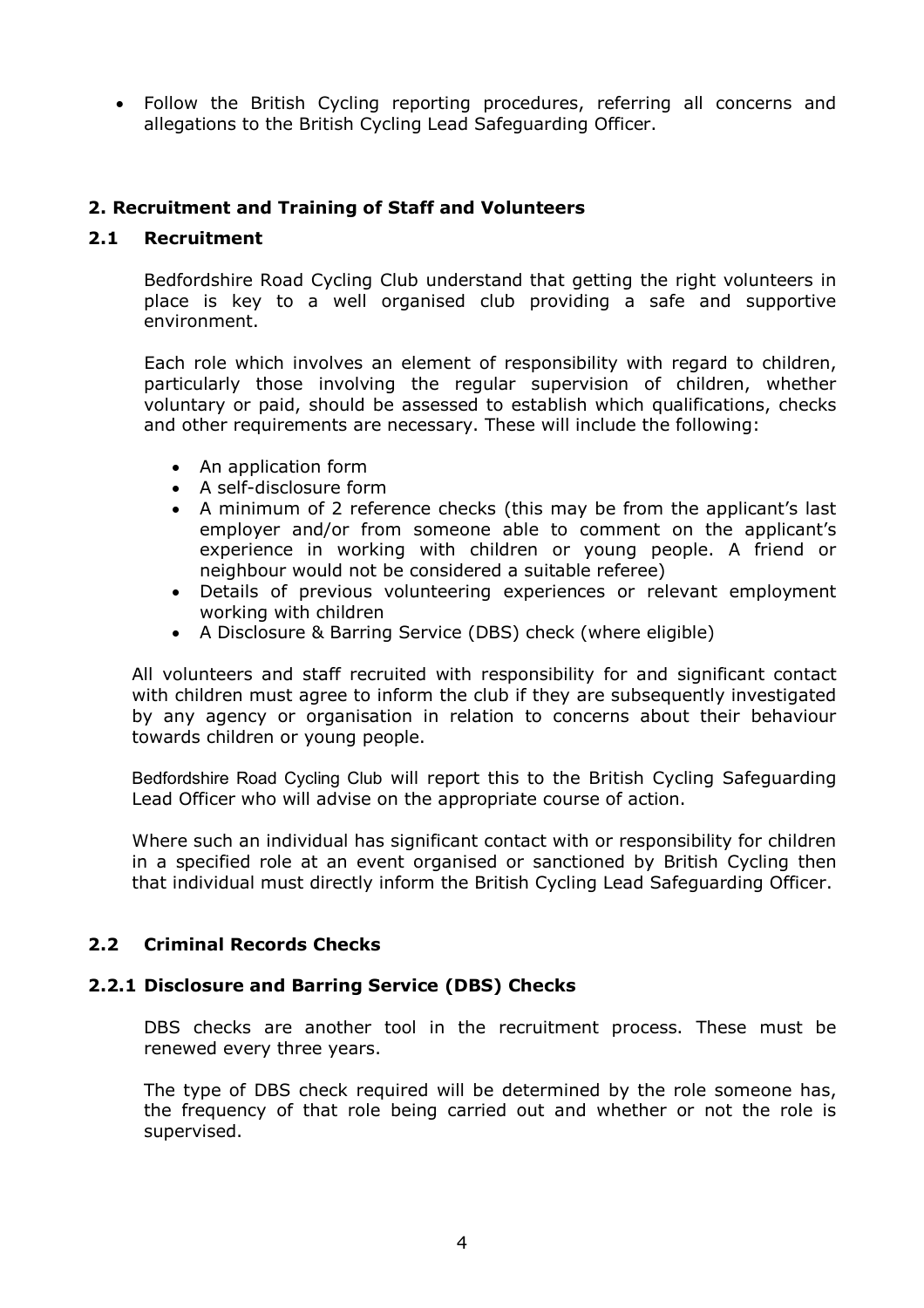Anyone needing a DBS check must complete an application through British Cycling. Use of the update service and/or DBS checks through other organisations are not be accepted.

If a DBS certificate contains any information, then British Cycling will want to see the complete copy.

A criminal record will not necessarily prevent an applicant from working or volunteering with children and young people but a suitability assessment will be conducted, and the applicant may be asked to provide additional information and references.

British Cycling will take in to account the Rehabilitation of Offenders Act and only consider offences which are relevant to the care, supervision and training of children.

If the applicant fails to engage in this process, then Bedfordshire Road Cycling Club will be informed, and the applicant will be required to cease any involvement in Bedfordshire Road Cycling Club activities.

British Cycling will not inform Bedfordshire Road Cycling Club about the details of any offending but we will be informed whether or not the applicant is considered suitable to work with children and young people.

#### **2.3 Training**

All staff, volunteers, coaches and officials should be offered access to appropriate safeguarding training. Bedfordshire Road Cycling Club will follow British Cycling's recommendation of attendance at a recognised face to face safeguarding course and all volunteers and staff who have significant contact with children should attend. A refresher course should be completed every three years.

Appropriate safeguarding training should be mandatory for all individuals in 'Regulated Activity.'

Legislation sets out what 'Regulated Activity' with children is. It is determined by the role someone has, the frequency of that role being carried out and whether or not the role is supervised.

#### **3. COMPLAINTS, CONCERNS AND ALLEGATIONS**

**3.1** If any individual has a concern about the welfare of a child, or the conduct of another person (whether they are an adult or child, parent, coach, member or otherwise), these concerns should be brought to the attention of Bedfordshire Road Cycling Club Welfare Officer without delay.

The person reporting the concern is not required to decide whether abuse has occurred, but simply has a duty to share their concerns and any relevant information to the Bedfordshire Road Cycling Club Welfare Officer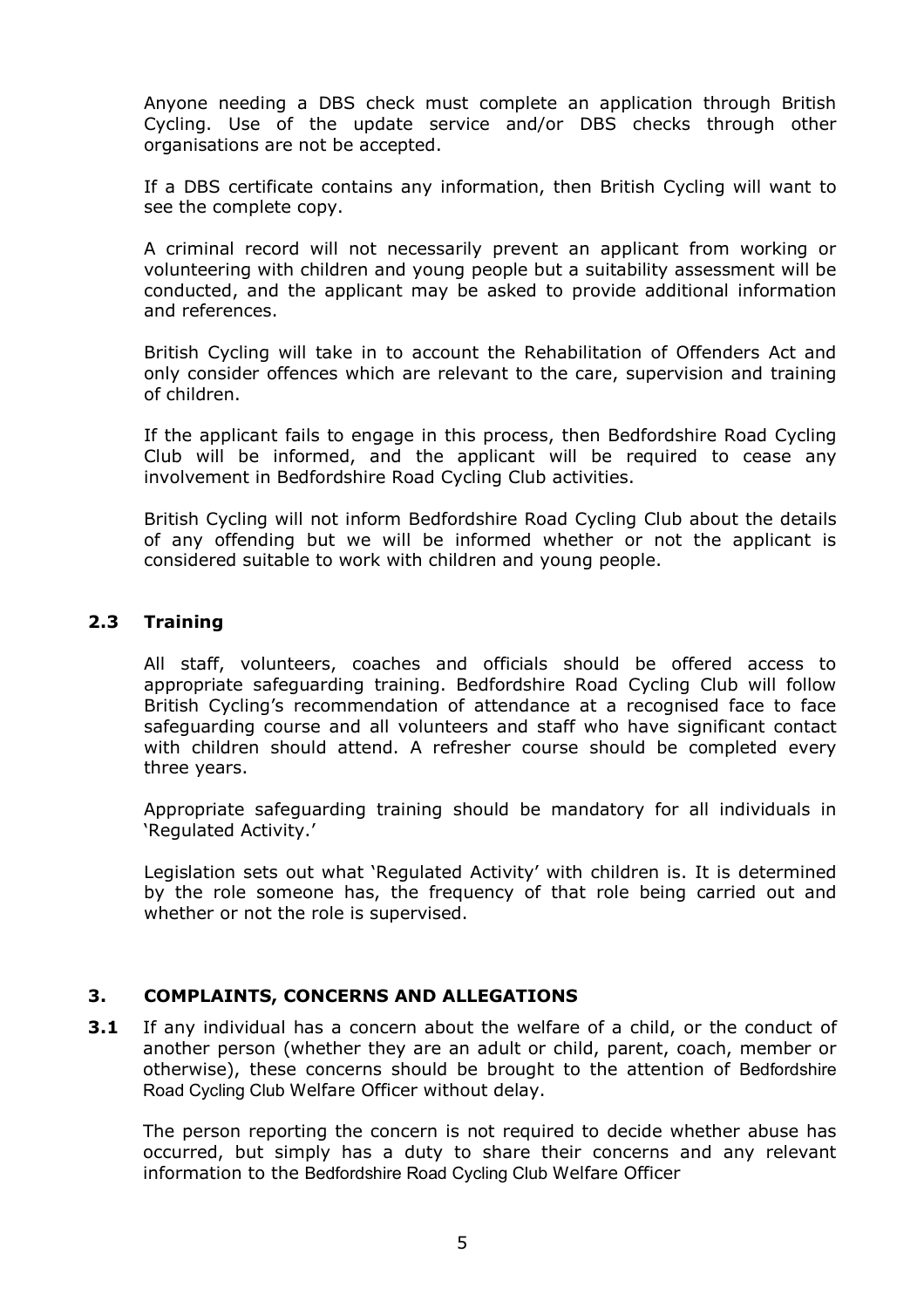Please refer to the Flowchart "Dealing with Concerns" below for further details.

**3.2** You may receive information regarding the welfare of a child or young person who is involved in cycling, yet the concern itself does not relate to someone within the sport (eg the concern relates to the child's home or other social setting) In these circumstances you should still follow the same procedures.

Please refer to the Flowchart "Dealing with Concerns" below for further details.

- **3.3** All concerns will be treated in confidence. Details should only be shared on a 'need to know' basis with those who can help with the management of the concern.
- **3.4** Concerns will be recorded on an Incident Report Form and sent to the British Cycling Lead Safeguarding Officer within 24 hours.
- **3.5** Bedfordshire Road Cycling Club will work with British Cycling and other external agencies to take appropriate action where concerns relate to potential abuse or alleged poor practice. Disciplinary procedures will be applied and followed where appropriate.
- **3.6** Any information about an individual that relates to their suitability to work, volunteer with or participate alongside children and young people will be reported to the British Cycling Safeguarding Lead Officer.

A safeguarding risk assessment will be completed by British Cycling and British Cycling disciplinary procedures will be applied and followed where appropriate

- **3.7** In the event of a child making a disclosure of any type of abuse, the following guidance is given:
	- Reassure them that they have done the right thing to share the information
	- Listen carefully and take what they say seriously
	- Do not make promises that cannot be kept, such as promising not to tell anyone else
	- Do not seek to actively question the child or lead them in any way to disclose more information than they are comfortably able to: this may compromise any future action. Only ask questions to clarify your understanding where needed e.g. can you tell me what you mean by the word xxxxx?
	- Record what the child has said as soon as possible on an incident report form.

Bedfordshire Road Cycling Club will give careful consideration as to whether the parents of the child involved should be informed of the concern at that stage, if they are responsible for the abuse or are unable to respond to the situation appropriately then this could put the child at greater risk.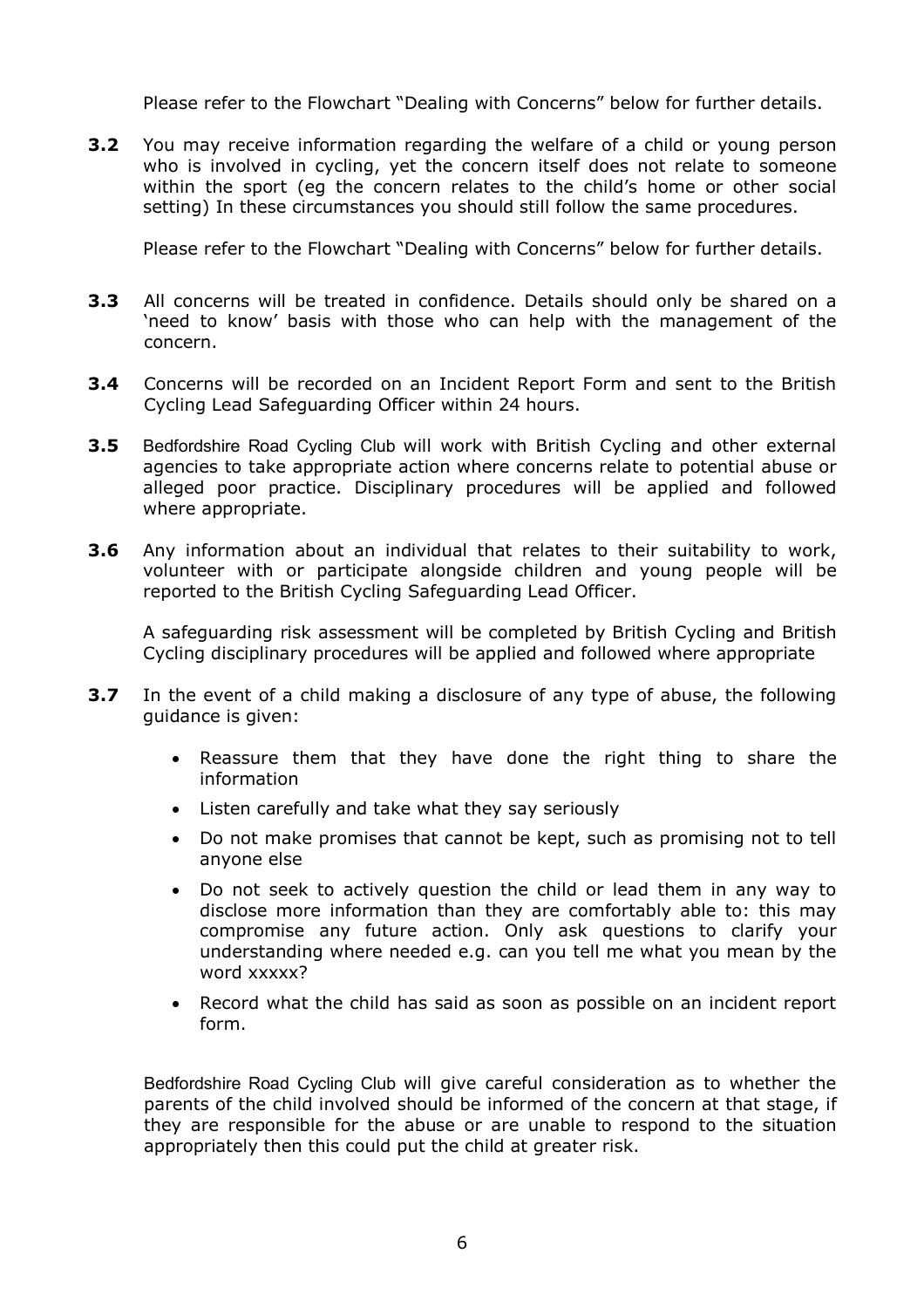Bedfordshire Road Cycling Club will seek advice from the British Cycling Lead Safeguarding Officer where possible.

If the British Cycling Lead Safeguarding Officer is not available and a delay cannot be justified then Bedfordshire Road Cycling Club will seek advice from the local Children's Social Care department, the Police or the NSPCC.

- **3.8** Bedfordshire Road Cycling Club understand that the NSPCC Helpline is available to discuss concerns regarding poor practice and abuse in confidence with members of the public who need support. The Helpline number is 0808 800 5000.
- **3.9** Safeguarding children and young people requires everyone to be committed to the highest possible standards of openness, integrity and accountability. Bedfordshire Road Cycling Club supports an environment where staff, volunteers, parents and the public are encouraged to raise safeguarding and child protection concerns.

Anyone who reports a legitimate concern (even if their concerns subsequently appear to be unfounded) will be supported.

All concerns will be taken seriously.

- **3.10** Bedfordshire Road Cycling Club may take action to restrict a member's involvement in cycling during an ongoing investigation. This is a neutral act. At a later stage the individual may be subject to action under the appropriate disciplinary regulations.
- **3.11** Bedfordshire Road Cycling Club are aware that all concerns reported to the British Cycling Lead Safeguarding Officer will be referred to the British Cycling Case Management Group who will advise on the appropriate course of action to take and ensure that all allegations, incidents and referral relating to the safeguarding of children are dealt with fairly and equitably.
- **3.12** Details relating to children and young people will be kept on file and secure.

Details of a child or young person will not be shared with a third party without parental consent unless the information is required in the interests of safeguarding and the child or young person may be at greater risk if the parents are aware.

All concerns/allegations will be dealt with confidentially and information will only be shared on a need to know basis, either internally or externally depending on the nature/seriousness of the concern/allegation.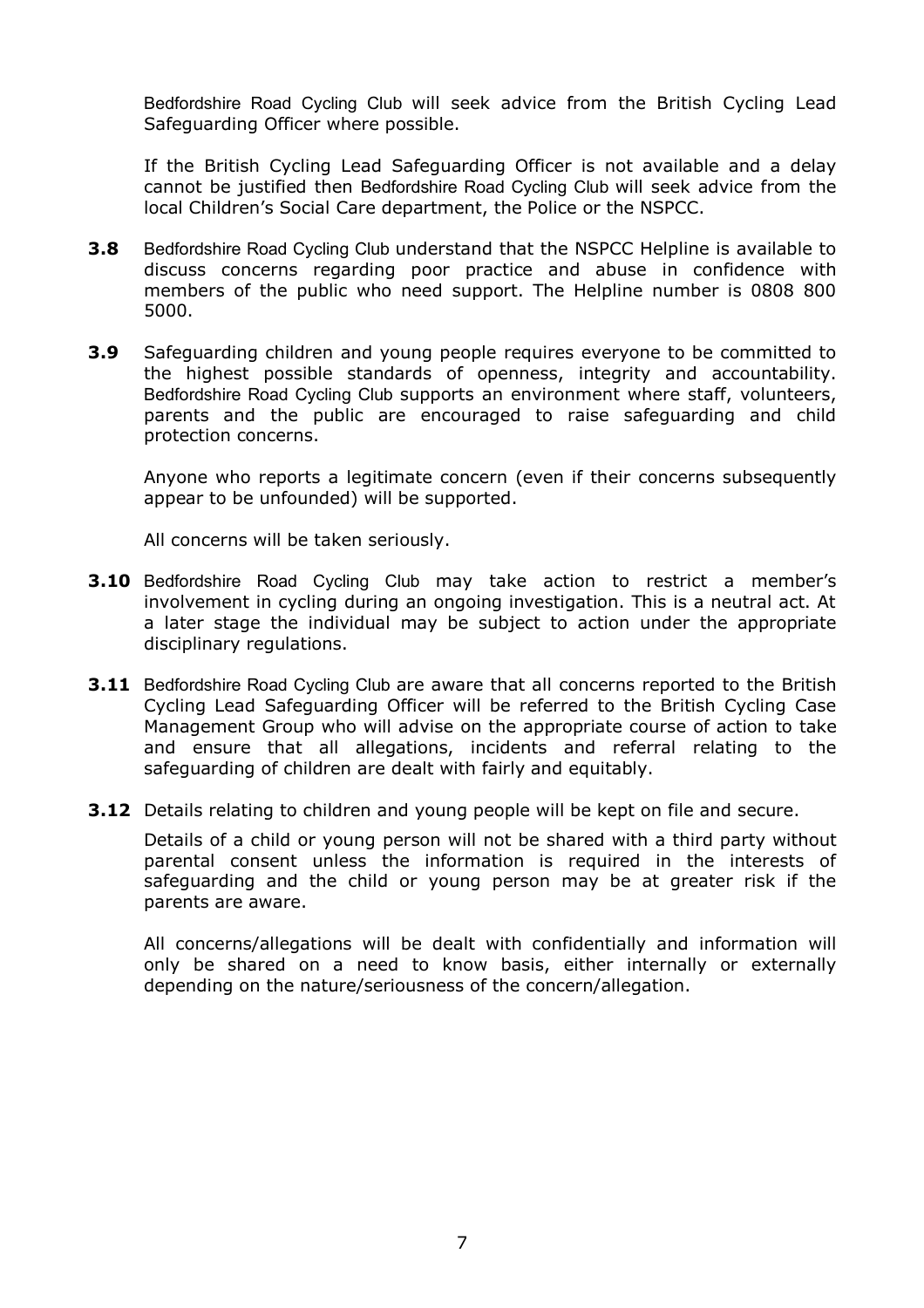# **DEALING WITH CONCERNS**

#### **You become aware of a concern of poor practice and/or possible abuse.**

This may relate to possible abuse within the sport, in the child's home or an alternative social setting and/or your concern may relate to poor practice within a cycling setting.

Stay calm. If the child is with you then reassure him/her that they are not to blame. Don't make any promises or confidentiality or outcome. Take a detailed record of what is said and what action you have taken.



Where concerns are identified during an event or an organised recreational ride then identify the person responsible for safeguarding and share your concern with them. This may be an Event Welfare Officer or Ride Leader.

The Club Welfare Officer (individual with safeguarding responsibility) will

- 1. Seek advice from the British Cycling Lead Safeguarding Officer
- 2. In an emergency situation or where the British Cycling Lead Safeguarding Officer is unavailable then the principle of least delay is important. In these circumstances the Club Welfare Officer will seek advice immediately from the local Children's Services, the Police or the NSPCC Helpline.
- 3. Take action as advised by these agencies.
- 4. Make a factual record of events and refer the matter to the British Cycling Lead Safeguarding Officer within 24 hours.

The British Cycling Lead Safeguarding Officer will assess the information provided and advise accordingly on the next steps \*\*

\* If the Club Welfare Officer is not available, or the concerns relates to the Club Welfare Officer/individual with safeguarding responsibility then

contact the British Cycling Lead Safeguarding Officer or refer the matter directly to Children's Social Care/Police as a delay may place the child at further risk.

\*\*If the concern is about the British Cycling Lead Safeguarding Officer then report your concerns directly to the local Children's Social Care, the local Police or the NSPCC Helpline.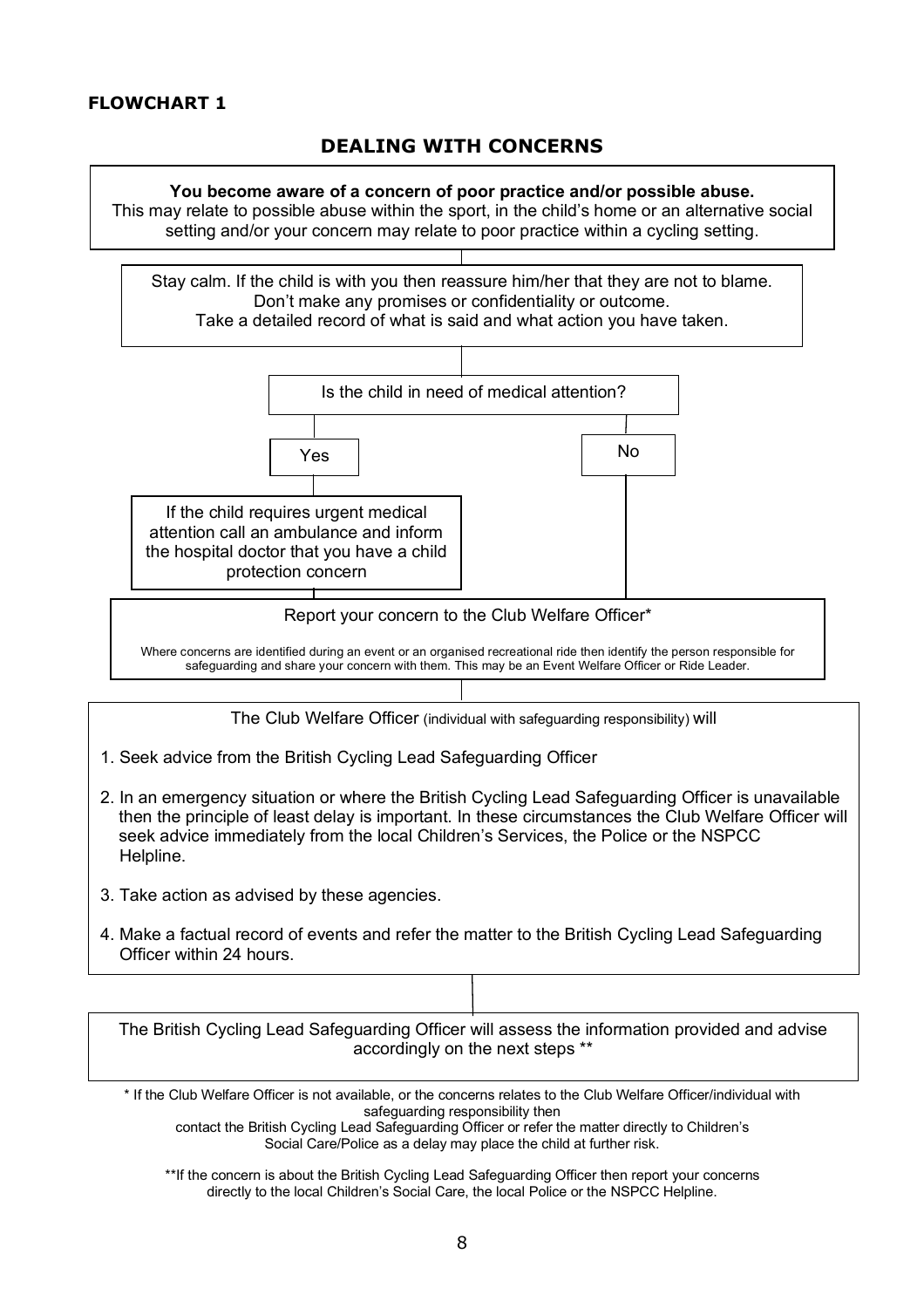### **4. GOOD PRACTICE GUIDELINES**

#### **4.1 Emergencies and Incidents**

Where children are participating in events or activities, or attending organised coaching sessions, Parental Consent Forms will be obtained. These forms will be retained, treated in confidence and only shared with those who require the information they contain to perform their role effectively.

#### **4.2 Supervision**

**4.2.1** During coaching sessions, coaches will conduct a risk assessment to inform decision making about appropriate supervision levels.

Coaches should consult their British Cycling Coaching guidelines for specific coaching ratios.

Regardless of the recommended ratio of adults to participants, it is recommended that a minimum of two adults should be present. This ensures at least basic cover in the event of something impacting on the availability of one of the adults during the activity.

- **4.2.2** Parents may be encouraged to stay for coaching, activities & other events where their children are of an age where greater levels of parental supervision is required.
- **4.2.3** Parents should be made aware that where there is limited changing room space there may be occasions when adults and children may need to share the facilities.
- **4.2.4** Parents should be aware that supervision is only provided when their child is attending and engaged in specific coaching sessions and activities.
- **4.2.5** Special arrangements will be made for away trips. Parents will receive full information about arrangements for any such trip and will be required to provide their consent for their child's participation.

#### **4.3 Behaviour of adults and children**

- **4.3.1** Adults who work with children are placed in a position of trust in relation to children, and therefore it is important they behave appropriately and provide a strong positive role model for children, both to protect children and those working with children from allegations of poor practice.
- **4.3.2** Bedfordshire Road Cycling Club requires that all staff and volunteers working with children to adhere to the standards set out in the Code of Conduct relevant to their role. Similarly, children, parents and all participants are expected to follow their respective Codes of Conduct to ensure the enjoyment of all participants and assist Bedfordshire Road Cycling Club in ensuring their welfare is safeguarded.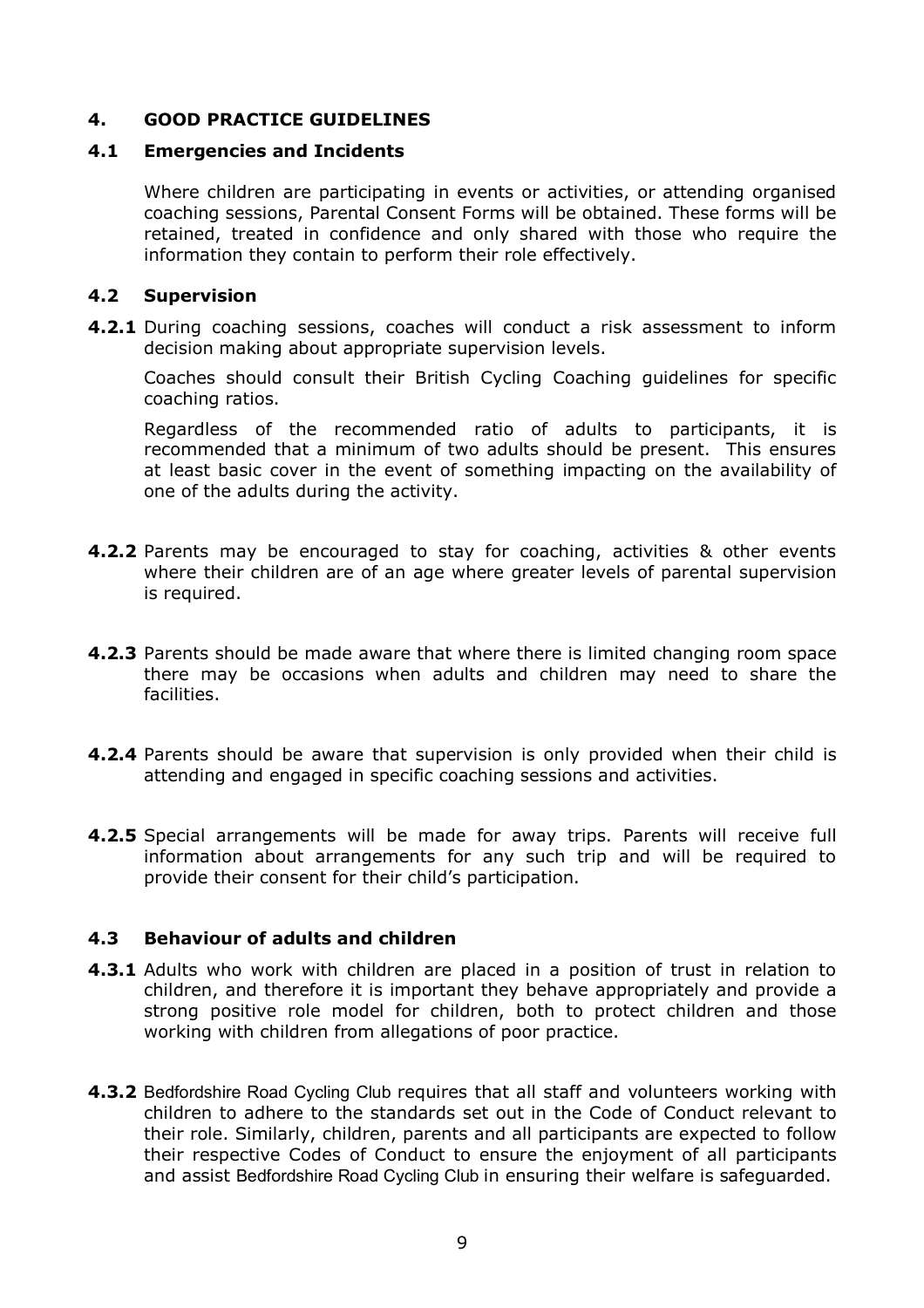- **4.3.3** Responsible interaction between adults and children helps bring mutual respect and understanding and should be encouraged during activities. Adults should always be aware, however, that age related differences do exist and conduct themselves in a manner that both recognises this and prioritises the welfare of any children involved.
- **4.3.4** Physical contact with children by coaches or volunteers should always be intended to meet the needs of the child and the sport, not the adult. For example, to develop technique, to protect the child from injury, to provide first aid or treat an injury. It should always take place in an open environment, and should not, as a general principle, be made gratuitously or unnecessarily.

#### **4.4 Changing Rooms**

**4.4.1** Changing rooms may be used by a number of individuals at events or activities.

When children are attending events and activities parents will be made aware that adults may use changing rooms throughout the day for changing & showering.

Where a parent/carer does not consent to their child accessing the changing rooms, it is their responsibility to either supervise the child while in the changing rooms or ensure that they do not use them.

- **4.4.2** Members of staff, volunteers, coaches and officials will not shower or change at the same time as the children and young people that they have been working with.
- **4.4.3** No photographic equipment should be used in changing rooms. This includes cameras, video camera, mobile phones and any other device capable of taking and recording images.

#### **4.5 Transport**

- **4.5.1** Bedfordshire Road Cycling Club believes it is primarily the responsibility of parents to transport their children to and from events and activities. It is not the responsibility of Bedfordshire Road Cycling Club staff, volunteers, officials or coaches to transport children and young people to and from events, activities or coaching sessions.
- **4.5.2** Arrangements for transport may be made in exceptional circumstances, such as team events. Where this is the case, the written permission of the parent of will be sought.

The drivers used will be checked for their suitability to transport and supervise children and their insurance arrangements verified.

Consideration will be given to accident, breakdown and recovery cover.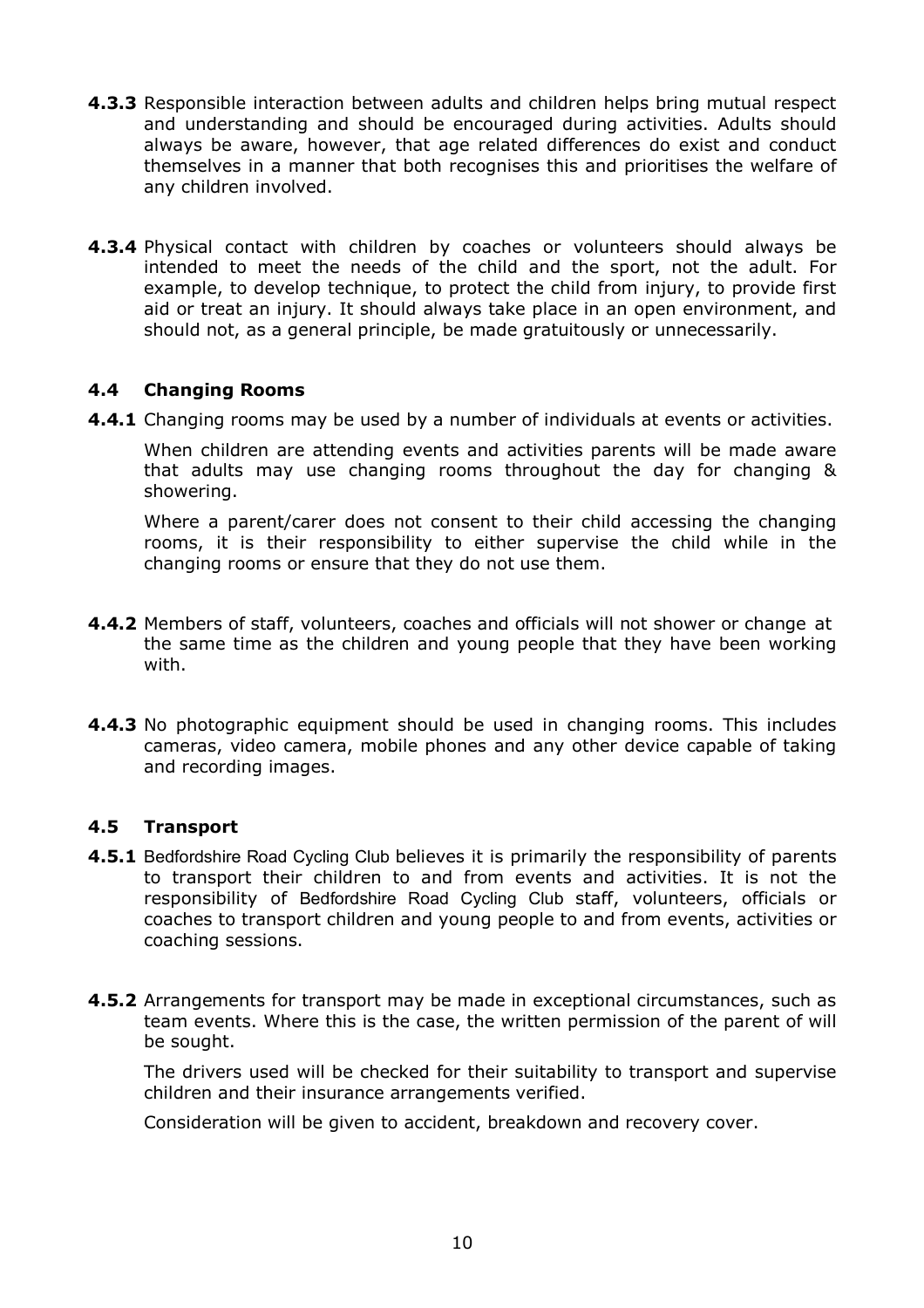#### **4.6 Social Media**

Social media provides unique opportunities to engage and develop relationships with people in a creative and dynamic forum where users are active participants.

However, the range of social networking sites also introduces a range of potential safeguarding risks to children and young people.

It is important that members of staff, volunteers, officials and coaches follow best practice guidelines.

Additional care may be needed with some children in terms of internet safety depending on their age, understanding and development. This may be something to consider with the child and their parents.

### **5. ANTI BULLYING PROCEDURES**

**5.1** Bedfordshire Road Cycling Club believe that every effort must be made to eradicate bullying in all its forms.

Bullying can be difficult to define and can take many forms which can be categorised as:

- Physical
- Verbal
- **Emotional**

Bullying can take place anywhere but is more likely to take place where there is inadequate supervision. Bullying is defined as the repetitive, intentional hurting of one person or group by another person or group where the relationship involves an imbalance of power.

Bullies no longer rely on being physically near to the victim. It can happen face to face or online. Cyberbullying is when a person uses technology to deliberately upset someone.

A bully can be anyone involved in the sport, a parent, coach, child, member of staff, volunteer or official.

Bedfordshire Road Cycling Club will not tolerate bullying in any of its forms during activities, events, competitions, coaching or at any other time.

#### **5.2 Take a Positive Approach**

Bedfordshire Road Cycling Club will:

- Ensure that Anti-Bullying policies are promoted
- Ensure all staff and volunteers working with children adhere to the standards set out in the Code of Conduct relevant to their role.
- Ensure that all children, parents and participants follow their own Code of Conduct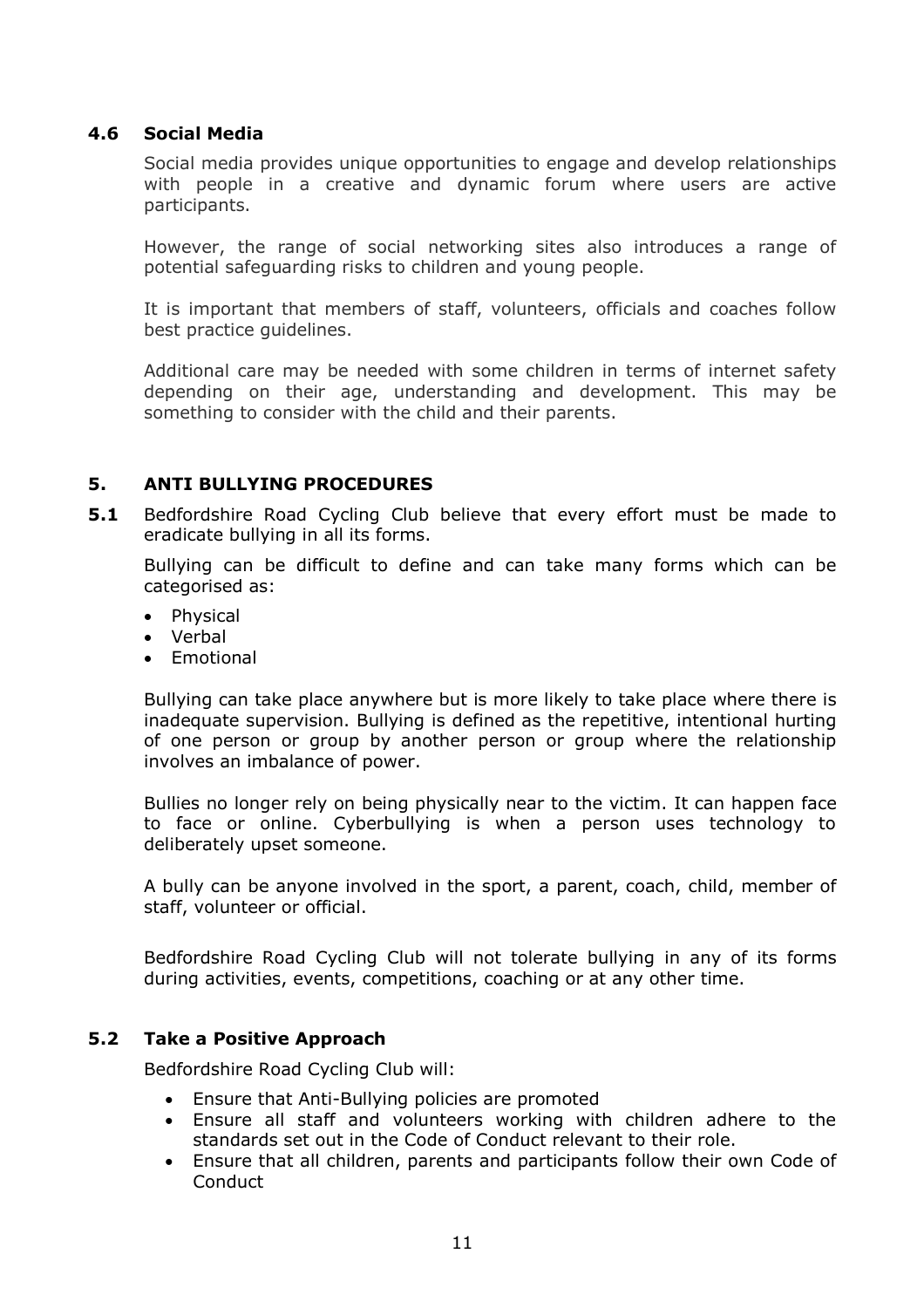- Have discussions about bullying and why it matters and how we will respond to it
- Develop an open environment that encourages children and young people to share their concerns
- Report any concern of bullying to the British Cycling Lead Safeguarding **Officer**
- Take the problem seriously

#### **6. CHILDREN AT INCREASED RISK OF ABUSE**

Any child can be abused but it is recognised that there are some factors that increase the risk to children and make them more vulnerable to abuse.

Children with disabilities, children in care, children from black and mixed ethnic backgrounds, LGBT young people and children who have previously suffered abuse are all at increased risk of harm.

Children whose parents are suffering from mental health problems, pressure, drug or alcohol abuse or domestic violence within the family are at increased risk of harm.

However, just because a child is living in these circumstances does not mean they are suffering harm.

#### **6.2 Children and Young People with Disabilities**

A child's disability may not always be obvious or visible (for example a child with a learning disability).

When members of staff, volunteers, officials and coaches are working with children with disabilities Bedfordshire Road Cycling Club understand that extra safeguards may need to be put in place.

Everyone working with the child should understand what their impairment actually means.

Bedfordshire Road Cycling Club will consult with the parents and the child to make sure that there is an appropriate plan in place to meet any additional needs.

#### **6.3 Elite Athletes**

Moving through the talent pathway offers fantastic experiences and rewards for athletes, however there are specific factors in elite sport that can make talented athletes more vulnerable to harmful behaviours, either from themselves, their coaches or parents, or members of their wider support team.

This may take the form of over-training or being pushed to far there the focus is on the goals to achieve success, rather than the needs of the young person.

These factors include:

- a win at all costs approach
- intense coach-athlete relationships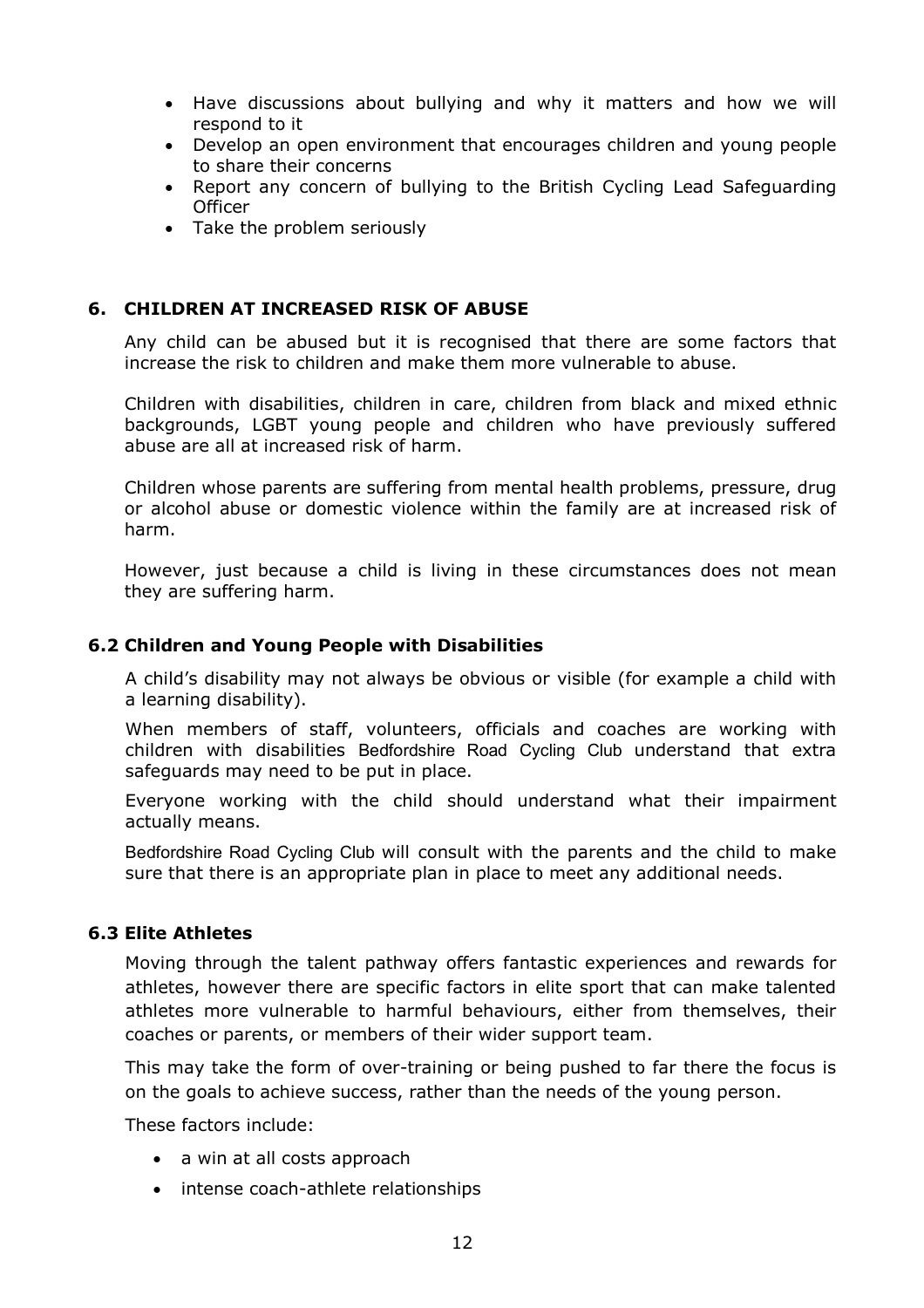- a self-image that is linked closely with performance excellence
- young athletes operating in an adult-focused environment
- being away from family and support networks
- fear of losing funding or a place on the programme if they speak out

Bedfordshire Road Cycling Club will ensure suitable boundaries are maintained and any concerns are challenged and reported appropriately.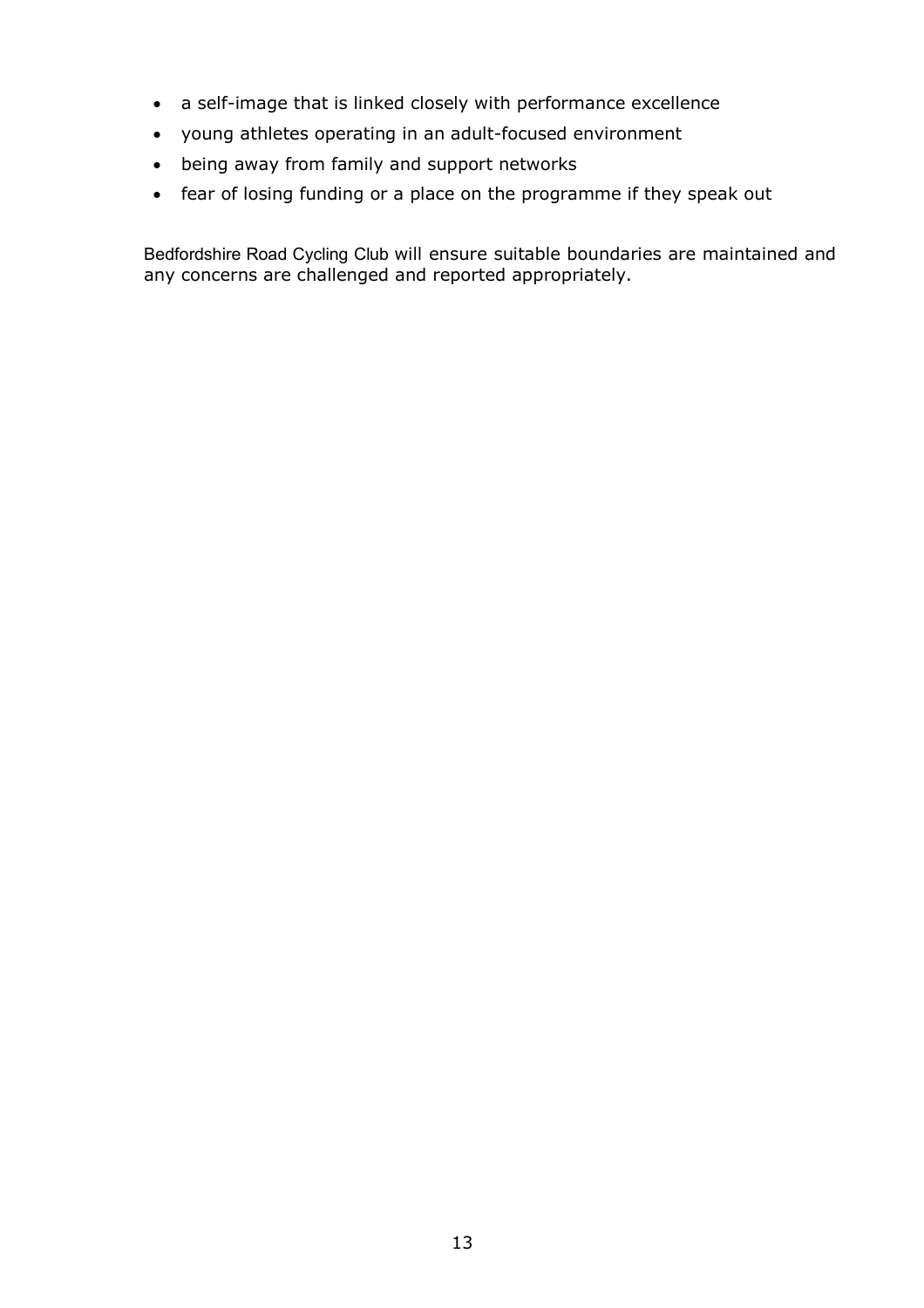# **6. Useful Contacts**

| <b>British Cycling Contacts</b> |                                                        |                                                           |  |
|---------------------------------|--------------------------------------------------------|-----------------------------------------------------------|--|
| <b>Name</b>                     | <b>Address</b>                                         | <b>Number</b>                                             |  |
| Lead Safeguarding<br>Officer    | <b>National Cycling Centre</b><br><b>Stuart Street</b> | Tel: 0161 2742000                                         |  |
|                                 | Manchester                                             | Email:                                                    |  |
|                                 | M14 4DO                                                | compliance@britishcycling.org.uk                          |  |
|                                 |                                                        | (Address your email FAO the Lead<br>Safeguarding Officer) |  |
|                                 |                                                        |                                                           |  |

| <b>National Contacts</b>       |                        |                                   |  |
|--------------------------------|------------------------|-----------------------------------|--|
| The NSPCC                      | <b>National Centre</b> | Tel: 0808 800 5000                |  |
|                                | 42 Curtain Road        |                                   |  |
|                                | London, EC2A 3NH       | help@nspcc.org.uk                 |  |
| Childline UK                   | Freepost 1111          | Tel: 0800 1111                    |  |
|                                | London N1 0BR          |                                   |  |
| <b>NSPCC Child Protection</b>  | 3 Gilmour Close        | Tel: 0116 234 7278                |  |
| in Sport Unit                  | <b>Beaumont Leys</b>   |                                   |  |
|                                | Leicester              | cpsu@nspcc.org.uk                 |  |
|                                | <b>LE4 1EZ</b>         |                                   |  |
| <b>NSPCC Whistleblowing</b>    |                        | 0808 028 0285                     |  |
| Helpline for                   |                        |                                   |  |
| Professionals                  |                        |                                   |  |
| <b>NSPCC Freephone</b>         |                        | 0808 800 5000                     |  |
| 24 hour Helpline               |                        |                                   |  |
| Local Police child             |                        |                                   |  |
| protection teams               |                        | 101                               |  |
|                                |                        |                                   |  |
| In an emergency<br>contact 999 |                        | In an emergency 999               |  |
| Manchester Children's          |                        | 0161 234 5001 (open 24 hours a    |  |
| <b>Services</b>                |                        | day, seven days a week)           |  |
|                                |                        |                                   |  |
|                                |                        | Email:                            |  |
|                                |                        | mcsreply@manchester.gov.uk        |  |
|                                |                        |                                   |  |
|                                |                        | Email:                            |  |
|                                |                        | socialcare@manchester.gcsx.gov.uk |  |
|                                |                        | (if you are sending sensitive     |  |
|                                |                        | information)                      |  |
| Samaritans                     |                        | 08457 90 90                       |  |
|                                |                        |                                   |  |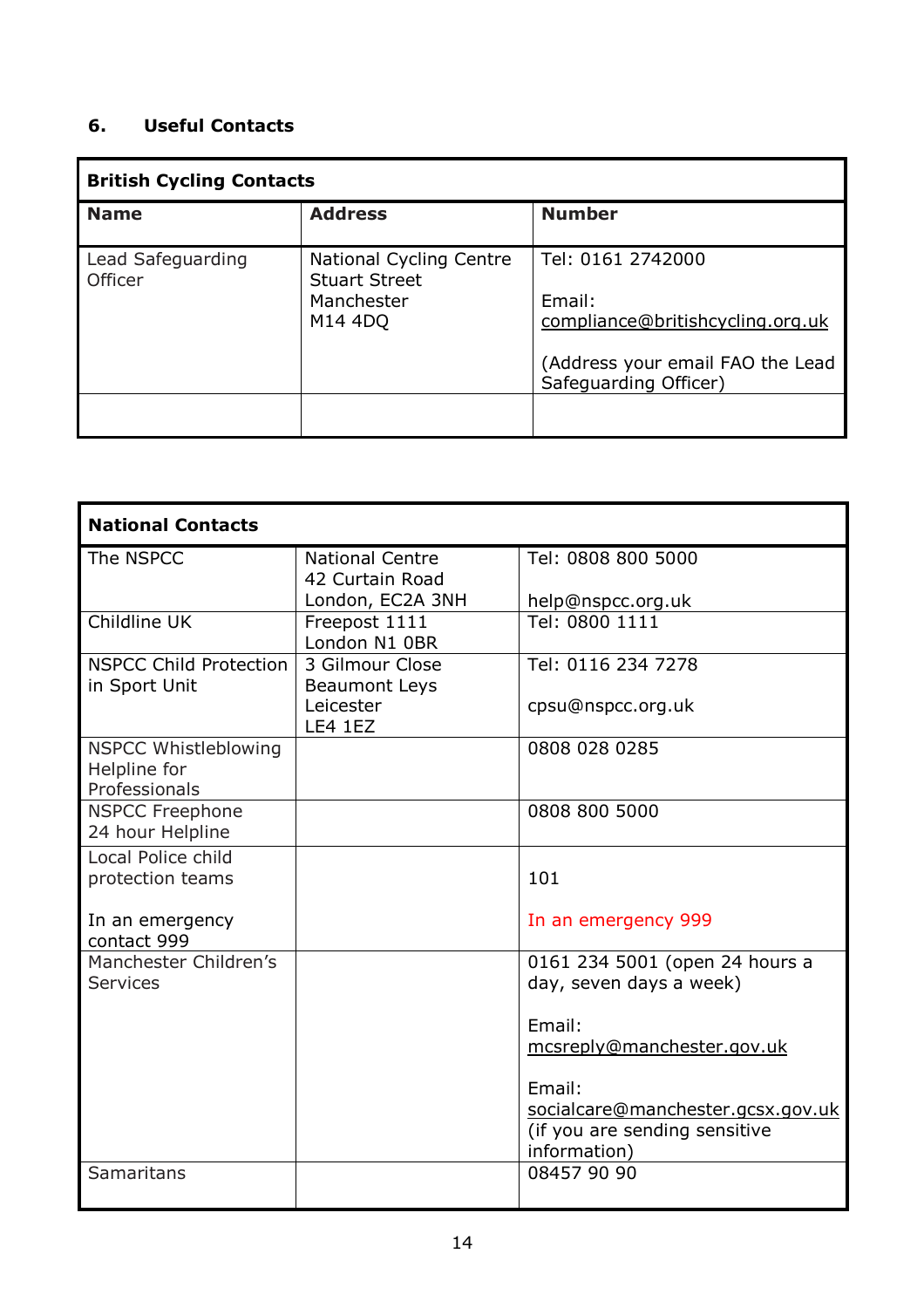## **CATEGORIES OF CHILD ABUSE**

#### **Abuse can happen on any occasion or in any place where children and young people are present.**

Child abuse is any form of physical, emotional or sexual mistreatment or lack of care that leads to injury or harm. Children may be abused in a family or in an institutional or community setting by those known to them or, more rarely, by a stranger. Children can be abused by adults, either male or female, or by other children.

Safeguarding is defined as:

- Protecting children from maltreatment;
- Preventing impairment of children's health or development;
- Ensuring that children are growing up in circumstances consistent with the provision of safe and effective care; and
- Taking action to enable all children to have the best life chances.

Child Protection is the activity that is undertaken to protect specific children who are suffering, or are likely to suffer significant harm.

There are 4 main types of abuse: neglect, physical abuse, sexual abuse and emotional abuse. Children and young people can also be harmed through poor practice and bullying within a sport setting.

**Neglect** is when adults consistently or repeatedly fail to meet a child's basic physical and/or psychological needs which could result in the serious impairment of the child's health or development e.g. failure to provide adequate food, shelter and clothing; failing to protect a child from physical harm or danger; or the failure to ensure access to appropriate medical care or treatment. It may also include refusal to give love, affection and attention.

Examples in sport could include a coach or supervisor repeatedly failing to ensure children are safe, exposing them to undue cold, heat or extreme weather conditions without ensuring adequate clothing or hydration; exposing them to unnecessary risk of injury e.g. by ignoring safe practice guidelines, failing to ensure the use of safety equipment, or by requiring young people to participate when injured or unwell.

**Physical abuse** is when someone physically hurts or injures children by hitting, shaking, throwing, poisoning, burning, biting, scalding, suffocating, drowning or otherwise causing harm. Physical harm may also be caused when a parent or carer feigns the symptoms of, or deliberately causes, ill health to a child whom they are looking after.

Examples in sport may be when the nature and intensity of training or competition exceeds the capacity of the child's immature and growing body; where coaches encourage the use of drugs or harmful substances to enhance performance or delay puberty; if athletes are required to participate when injured; or when sanctions used by coaches imposed involve inflicting pain.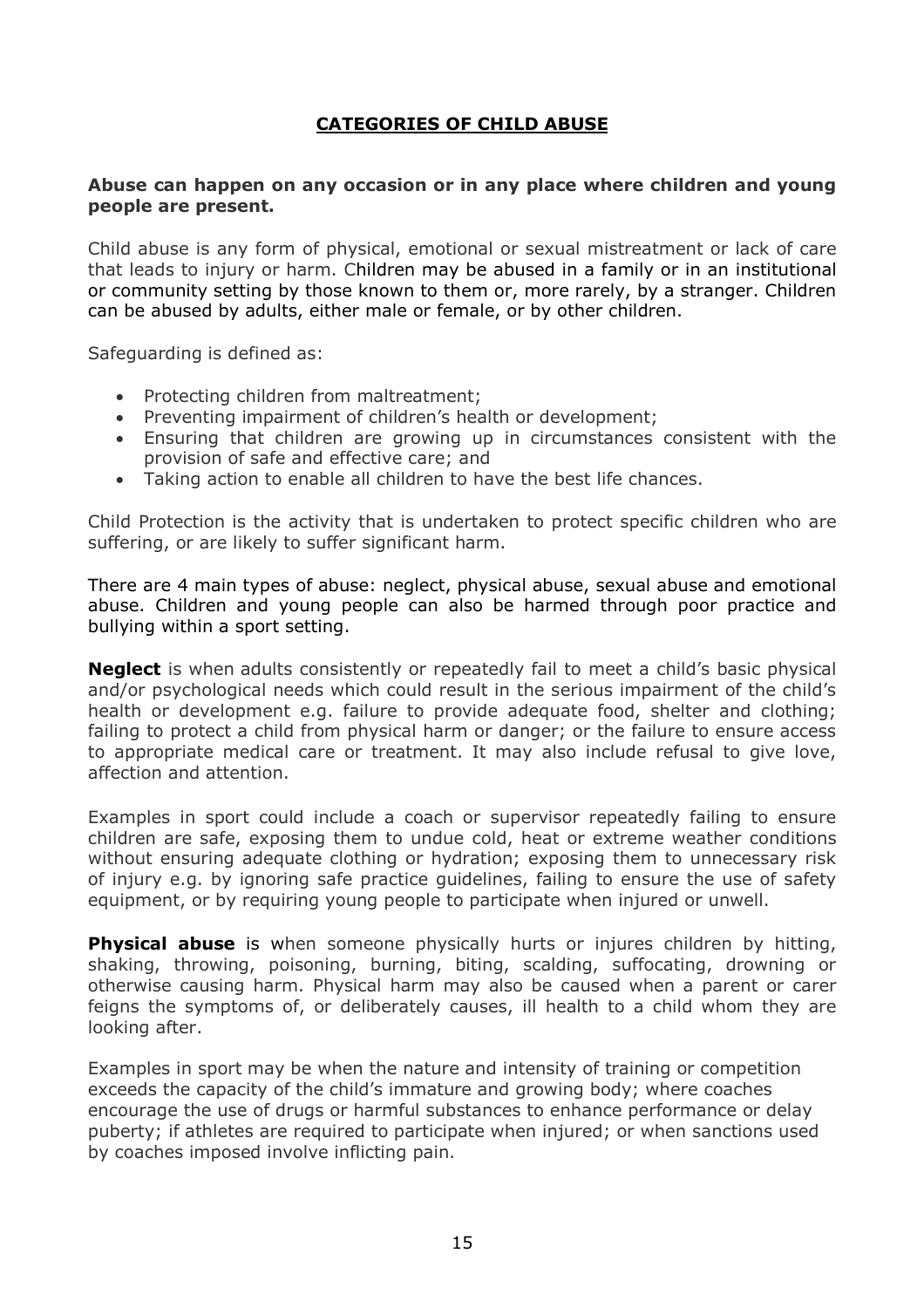**Sexual abuse** is where children and young people are abused by adults (both male and female) or other children who use them to meet their own sexual needs. This could include full sexual intercourse, masturbation, oral sex, anal intercourse, kissing and sexual fondling. Showing children pornographic material (books, videos, pictures) or taking pornographic images of them are also forms of sexual abuse.

Sexual abusers groom children, protective adults and clubs/organisations in order to create opportunities to abuse and reduce the likelihood of being reported.

Examples in sport may include coaching techniques involving physical contact with children creating situations where sexual abuse can be disguised and may therefore go unnoticed. The power and authority of, or dependence on, the coach if misused, may also lead to abusive situations developing. Contacts made within sport and pursued e.g. through texts, Facebook or Twitter have been used to groom children for abuse.

**Child Sexual Exploitation** is a form of child sexual abuse. It occurs where an individual or group takes advantage of an imbalance of power to coerce, manipulate or deceive a child or young person under the age of 18 into sexual activity

(a) in exchange for something the victim needs or wants, and/or

(b) for the financial advantage or increased status of the perpetrator or facilitator.

The victim may have been sexually exploited even if the sexual activity appears consensual. Child sexual exploitation does not always involve physical contact; it can also occur through the use of technology.

**Emotional abuse** is the persistent emotional ill-treatment of a child so as to cause severe and persistent adverse effects on the child's emotional development. It may involve conveying to children that they are worthless or unloved, inadequate, or valued only insofar as they meet the needs of another person.

It may feature age or developmentally inappropriate expectations being imposed on children or even the over protection of a child. It may involve causing children to feel frightened or in danger by being constantly shouted at, threatened or taunted which may make the child very nervous and withdrawn. Some level of emotional abuse is involved in all types of ill-treatment of a child.

Examples in sport may include children who are subjected to constant criticism, name-calling, sarcasm, bullying, racism or pressure to perform to unrealistically high expectations; or when their value or worth is dependent on sporting success or achievement.

**Bullying** is behaviour that hurts someone else. It can happen anywhere – in a club, at school, at home or online (cyberbullying). It's usually repeated over a long period of time and can hurt a child both physically and emotionally. Bullying behaviour can often stay confined to 'bullying hotspots', which are locations in a club or venue that might be more secluded or have fewer witnesses, such as changing rooms.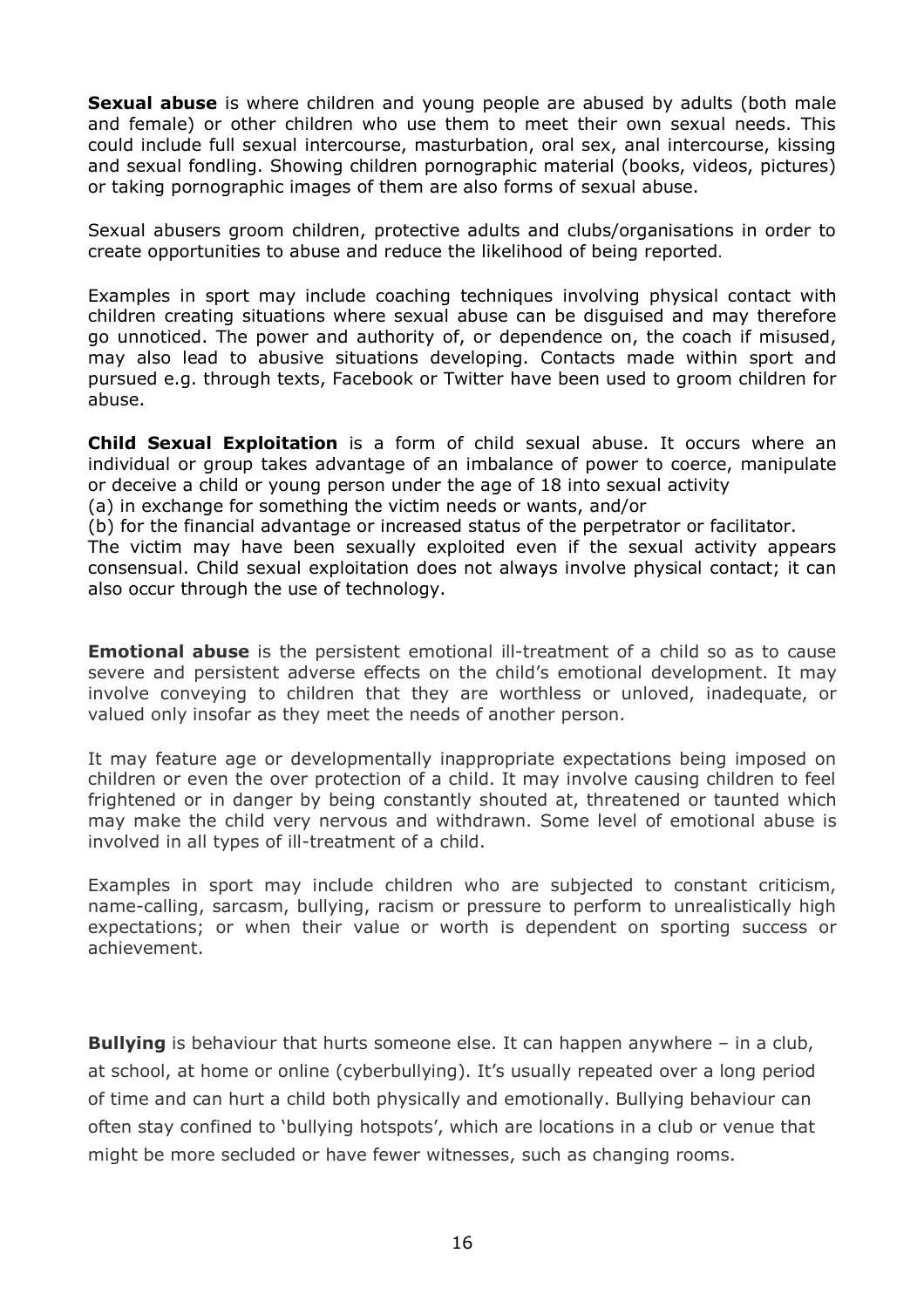Bullying can take many forms, examples in sport may include:

- Physical hitting, pushing, kicking or other physical assault
- Verbal abuse offensive name-calling, insults or gossiping
- Non-verbal abuse offensive hand signs or text messages
- Racial, sexist or homophobic racist remarks, sexist jokes or comments, or homophobic, transphobic or gender-related jokes or comments
- Sexual abusive sexualised name-calling, inappropriate and uninvited touching, or an inappropriate sexual proposition
- Indirect spreading nasty stories or rumours about someone, intimidation, exclusion from social groups, manipulating or constantly undermining someone